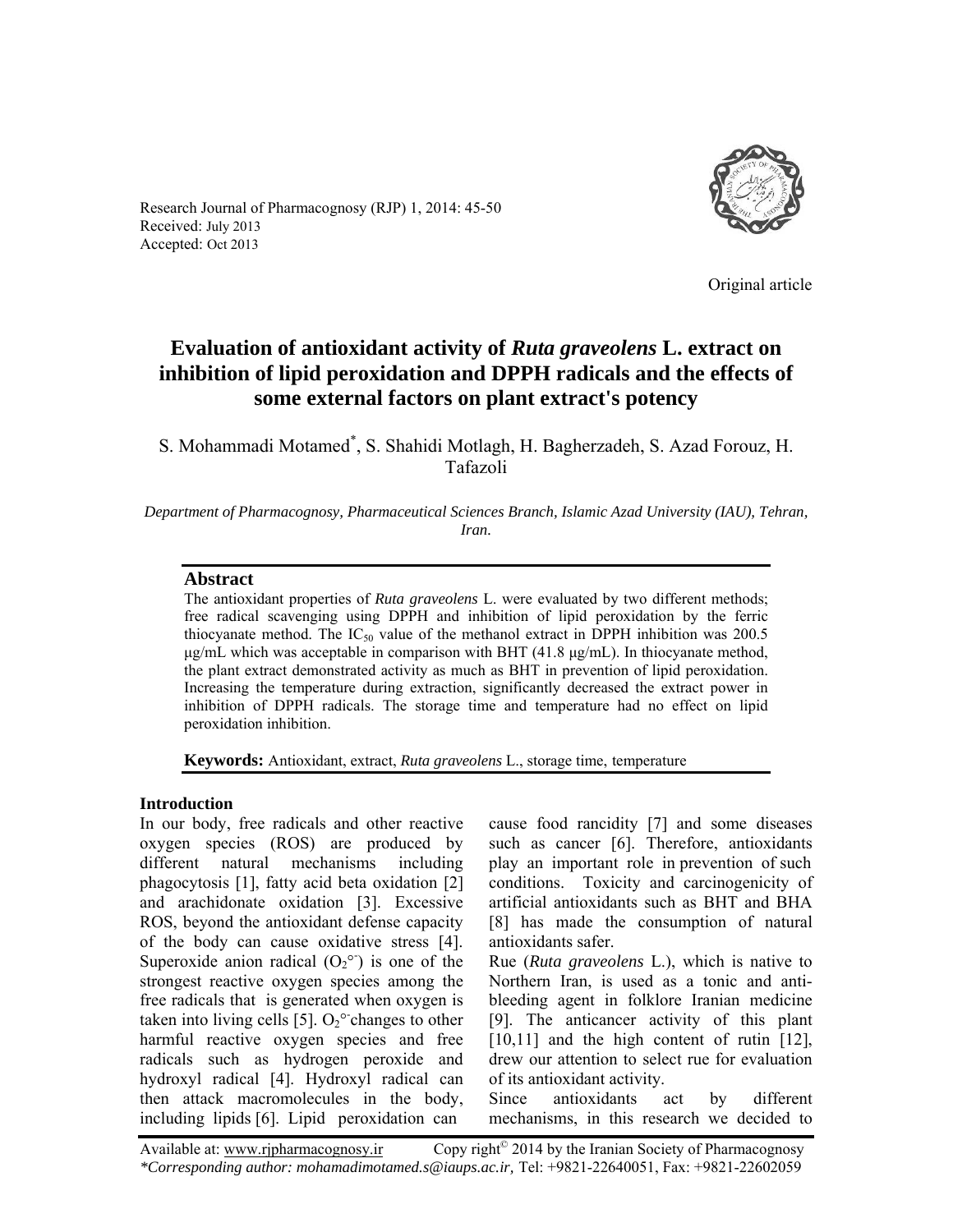evaluate the effect of the plant extract on radical scavenging and lipid peroxidation by two different methods; 2,2-diphenyl-1 picrylhydrazyl (DPPH) and thiocyanate, respectively. Moreover, the role of some external factors such as temperature and storage time on the quality of the extract has also been evaluated.

## **Experimental**

#### *Chemicals*

Trichloroacetic acid (TCA) and iron (II) chloride were purchased from Aldrich (USA). 2-Thiobarbituric acid (TBA), linoleic acid, ammonium thiocyanate, 2,2-diphenyl-1 picrylhydrazyl (DPPH), and butylated hydroxytoluene (BHT) were purchased from Sigma (USA). Iron (III) chloride, absolute ethanol and methanol were purchased from Merck (Germany). All chemicals and reagents were of analytical grade.

### *Plant material*

Plant sample was obtained from the herboratum of Faculty of Pharmacy, Tehran University of Medical Sciences and was identified by Dr Gholam Reza Amin.

#### *Preparation of the plant extract*

The specimen was dried at room temperature and powdered. A sample (10 g) of the dried powder was extracted thrice with 100 mL methanol for 24 h on each occasion through maceration. The extract was filtered and the combined filtrates were concentrated. For evaluation of the temperature effect during extraction on DPPH scavenging activity of the plant, extraction was carried out by soxhlet apparatus as well.

## *DPPH free radical scavenging activity*

Experiments were carried out according to the method of Blois [13] with a slight modification. Briefly, a 0.1 mM DPPH radical solution in methanol was prepared and 1 mL of this solution was mixed with the sample solution (3 mL) in methanol. After 30 min, the absorbance was measured at 517 nm. Decreasing the DPPH solution absorbance indicates an increase of the DPPH radical scavenging activity. This activity is given as % DPPH radical inhibition calculated as:

$$
\left(\frac{\text{control absorbance} - \text{sample absorbance}}{\text{control absorbance}}\right) \times 100
$$

∖

The DPPH solution plus methanol was used as control. BHT was used as the positive control.

## *Inhibition of lipid peroxidation by ferric thiocyanate method*

The antioxidant activity of the extracts was determined according to the ferric thiocyanate method as reported by Kikuzaki and Nakatani [14]. A mixture containing the extract  $(4 \text{ mL})$ in absolute ethanol, final concentration: 200 μg/mL, 2.51% linoleic acid in absolute ethanol  $(4.1 \text{ mL})$ , 0.05 M phosphate buffer pH 7  $(8)$ mL) and distilled water (3.9 mL), was placed in a vial with a screw cap, and then placed in an oven at 40  $\degree$ C in the dark. 75% ethanol (9.7) mL) and 30% ammonium thiocyanate (0.1 mL) were added to 0.1 mL of the sample. Three minutes after adding of 20 mM ferrous chloride in 3.5% hydrochloric acid (0.1 mL) to the reaction mixture, the absorbance of the red color was measured at 500 nm each 24 h until one day after the absorbance of the control (without sample) reached maximum. BHT was used as the positive control.

%Inhibition of lipid peroxidation was calculated by the following equation:

$$
\%inhibition = \frac{Ac - As}{Ac} \times 100
$$

As is the absorbance of the sample on the day when the absorbance of the control is maximum, and Ac is the absorbance of the control on the day when the absorbance of the control is maximum.

The effect of the extract storage time on the antioxidant activity of the plant in prevention of lipid peroxidation was evaluated by the thiocyanate method every three months for six months; for understanding the effect of the storage temperature of the extract on the antioxidant activity of the plant in prevention of lipid peroxidation, the extract was kept in 4, 25 and 100 °C and the antioxidant activity was measured by thiocyanate method.

#### **Results and Discussion**

#### *Free radical scavenging by using DPPH*

Inhibition effect of different concentrations of the plant extract and BHT in scavenging of DPPH was evaluated. To determine the  $IC_{50}$ value of the extract and BHT, regression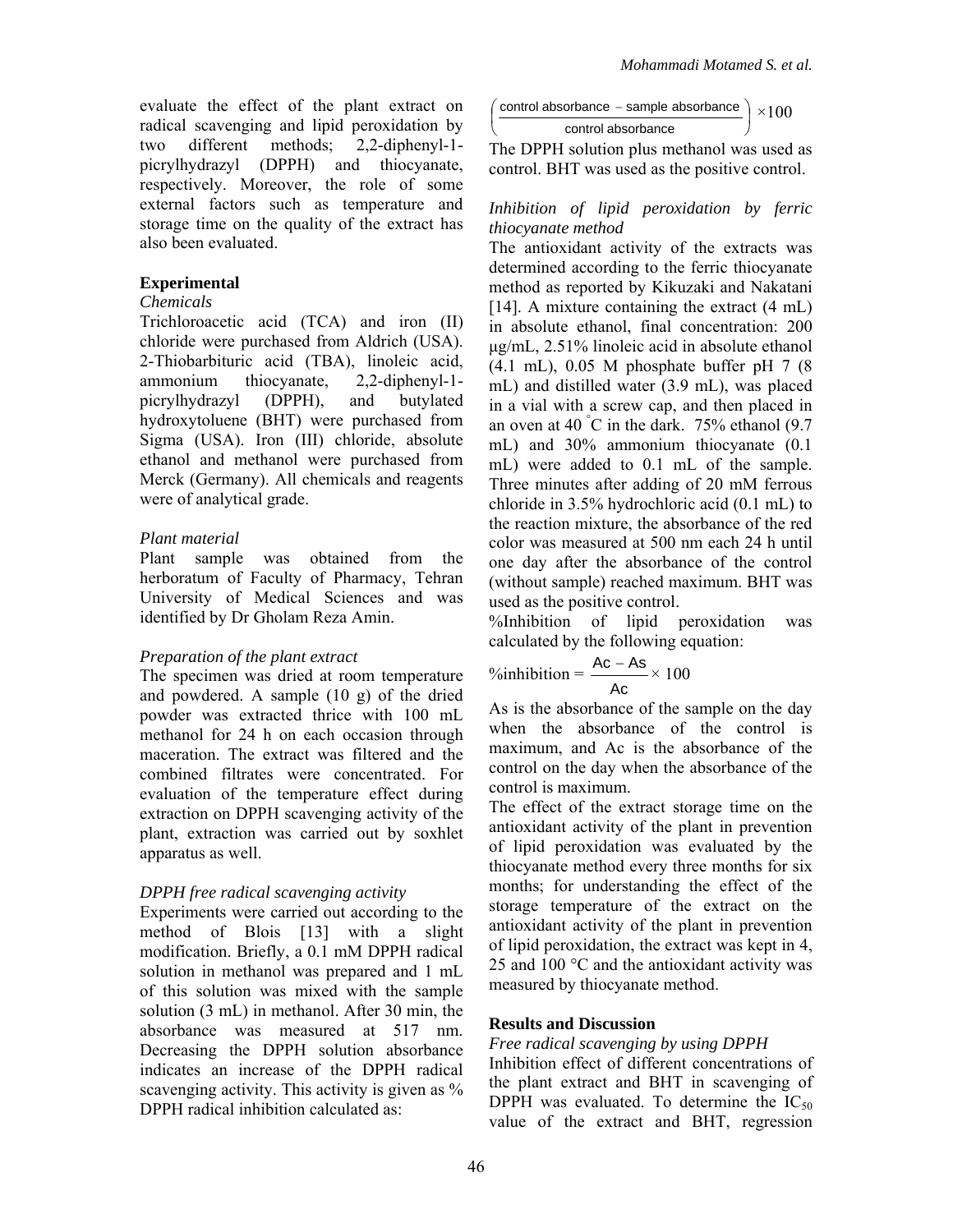equations of calibration curves were calculated using MS Excel software  $(y = 0.05x + 38.11$ ,  $R^2 = 0.98$  for the plant extract and  $y = 0.85x +$ 14.02,  $R^2 = 0.98$  for BHT). From these equations the  $IC_{50}$  value for the extract and BHT were calculated as 200.5 and 41.8 μg/mL, respectively.

The  $IC_{50}$  value for the extract obtained by soxhlet apparatus was 378.3 μg/mL.

#### *The inhibitory activity of the extract against linoleic acid peroxidation*

The extract significantly decreased the absorbance and showed inhibitory activity against linoleic acid peroxidation. This inhibitory effect was as much as BHT (figure 1).



**Figure 1**. Total antioxidant activity of *R. graveolens* extract (final conc. 200 ug/mL), control and BHT, after



**Figure 2.** Total antioxidant activity of *R. graveolens* extract (final conc. 200 ug/mL), control and BHT, after 3 months storage in refrigerator



**Figure 3**. Total antioxidant activity of *R. graveolens* extract (final conc. 200 ug/mL), control and BHT, after 6 months storage in refrigerator.

For evaluating the effect of the storage time on inhibition of lipid peroxidation, the test was carried out 3 and 6 months after the first experiment. The results are presented in figures 2 and 3.

To evaluate the effect of the extract storage temperature on lipid peroxidation inhibition, instead of keeping the extract in refrigerator (4 °C ), one part of the extract was kept in room temperature (25  $^{\circ}$ C) for 24 h and one part was placed in an oven  $(100 \degree C)$  for 60 min. the results of the effects of these extracts on lipid peroxidation have been shown in figures 4 and 5.



**Figure 4**. Total antioxidant activity of *R. graveolens* extract (final conc. 200 ug/mL), control and BHT, the first month kept for 24 h (25  $^{\circ}$ C).



**Figure 5**. Total antioxidant activity of *R. graveolens* extract (final conc. 200 ug/mL), control and BHT, the first month kept for 60 min (100  $^{\circ}$ C).

**Table 1.** Inhibition of lipid peroxidation (%) of rue extracts on the day when the absorbance of the control was maximum

| <b>Sample</b>                                            | <b>Inhibition of lipid</b><br>peroxidation $(\% )$ |
|----------------------------------------------------------|----------------------------------------------------|
| $PE^*$ , the first month, storage in refrigerator        | 81.66                                              |
| PE, 3 months later, storage in refrigerator              | 87.22                                              |
| PE, 6 months later, storage in refrigerator              | 84.18                                              |
| PE, the first month, at room temperature $(25^{\circ}C)$ | 86.97                                              |
| for $24h$                                                |                                                    |
| PE, the first month, oven $(100^{\circ}C)$ for 60 min    | 82.95                                              |
| <b>BHT</b>                                               | 88.54                                              |

\*plant extract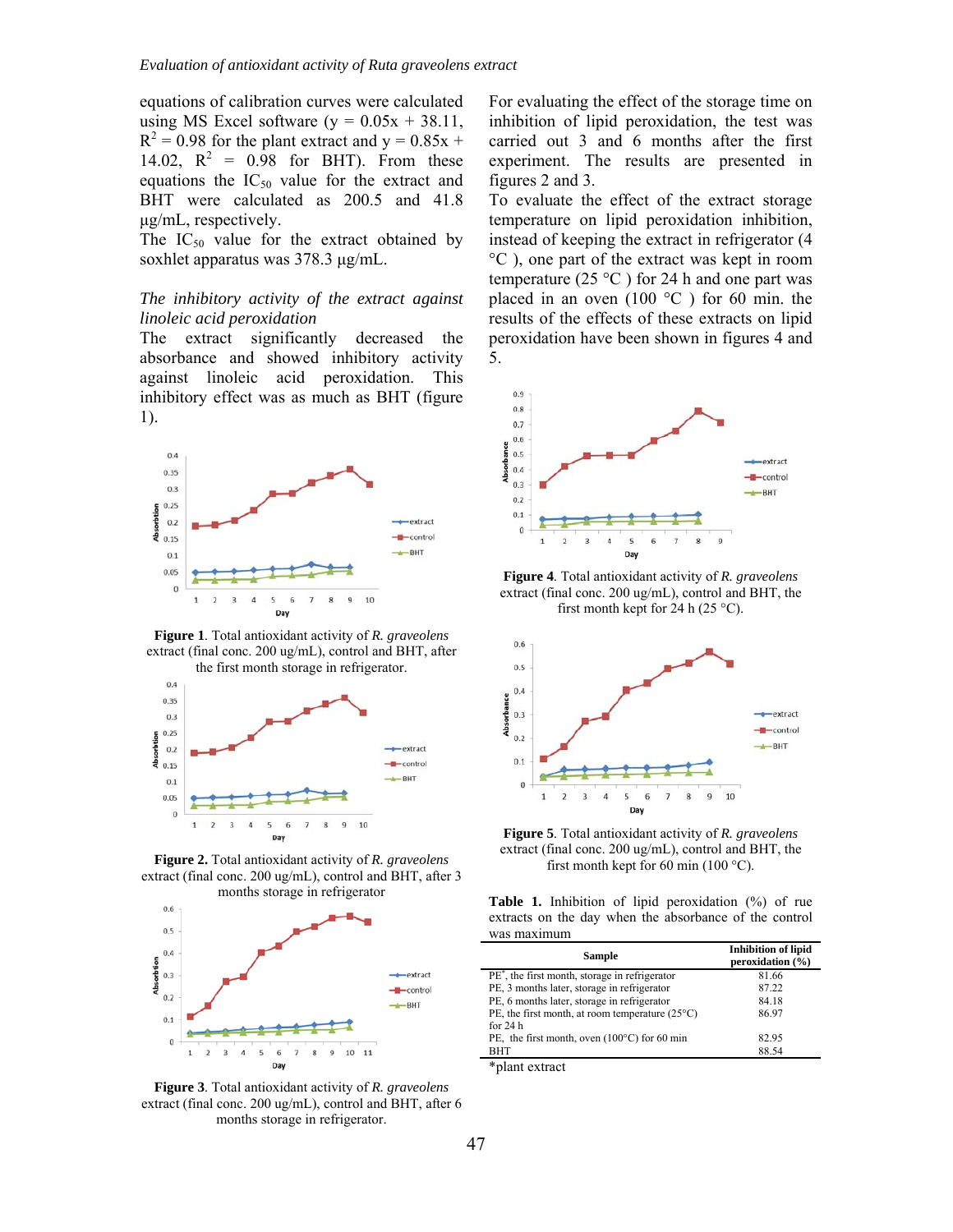Inhibition of lipid peroxidation  $(\%)$  of the extracts on the day when the absorbance of the control was maximum has been shown in table 1.

Free radicals can attack different macromolecules including lipids and therefore can cause many diseases, aging process and food rancidity [15]. Consumption of natural antioxidants such as plants [16] can prevent the occurrence of such events or postpone them, especially that synthetic antioxidants have shown toxic side effects [17].

Presence of three aromatic rings in DPPH structure has made this molecule very stable. This radical has the maximum absorbance in 517 nm. Every substance that can inhibit DPPH, decreases the absorbance in this wavelength, therefore, DPPH assay could be considered as an appropriate method for evaluation of samples in inhibition of free radicals [18].

Comparison of the result of rue  $(IC_{50} 200.5)$  $\mu$ g/mL) in DPPH method with BHT (IC<sub>50</sub> 41.8) μg/mL), demonstrated acceptable effect of the plant in free radical inhibitory activity.

Optimization of the extraction process could be a good way to keep the antioxidant capacity of the extract. Extraction temperature is an important factor which might be effective in chemical constituents and antioxidant capacity of an extract. In extraction by using soxhlet apparatus, the plant material is continuously flushed in with fresh solvent; this fresh solvent is formed by boiling the solvent, thus increasing the temperature in this method could decrease the time of extraction [19]. By increasing the temperature during plant extraction, the  $IC_{50}$  value increased significantly and reached 378.3 μg/mL. Such an increase was also observed for two other plants (*Artemisia absinthium* and *Myrtus communis*) which were investigated in our lab at the same time [20,21]. Therefore, the experimental results were in accordance with previous studies [22-24] and established that increasing heat could decrease radical scavenging activity of the *R. graveolens*  extract.

Among the rue constituents [25], phenolics, flavonoids and cumarines are the most probable ones which could be able to have inhibitory activity on DPPH radicals.

Flavonoids [26-28] and coumarines [29] are heat stable while phenolics are less stable [23- 26] and may have structural changes and the decrease in inhibition of DPPH radicals might be due to the thermal deterioration of phenolics during the extraction.

Linoleic acid, an unsaturated fatty acid, can be easily peroxidased and produces various compounds such as aldehydes and epoxides [30]. By measuring the absorbance of these compounds, it is possible to find the level of peroxidation. If a compound inhibits lipid peroxidation, it decreases absorbance in specific wavelength [14]. Lipid peroxidation can be prevented by adding natural or synthetic antioxidant substances [31].

The results of the extract in lipid peroxidation inhibition method, demonstrated that the potency of the extract was nearly the same as BHT. Although phenolics can inhibit lipid peroxidation [6], it must be kept in mind that for the lipid peroxidation inhibitory effects, other factors such as the hydrophobicity of the compounds, besides the structural effects, should be taken into account [32]. It seems that in prevention of lipid peroxidation, the role of coumarins and flavonoids, which are less polar compared to phenolics, should be considered more important, especially that the increase of temperature did not have any effects on the lipid peroxidation inhibitory action, though further phytochemical studies are of necessity. Like temperature, the storage time of the extract also showed no effect on lipid peroxidation inhibition (table 1), it is concluded that *Ruta graveolens* can be considered as a potential factor for prevention of food rancidity and could be used in food industrials for prevention of food and fat rancidity especially due to the results of its antioxidant effects in high temperature and during time.

# **References**

- [1] Moslen MT. Reactive oxygen spices in normal physiology, cell injury and phagocytosis. *Adv Exp Med Biol*. 1994; 366: 12-27.
- [2] Beckman KB, Ames BN. *Oxidant, antioxidant, and aging*. In: Scandalios, JG. Ed. *Oxidative stress and the molecular biology of antioxidant defense.* New York: Cold Spring Harbor Laboratory Press, 1997.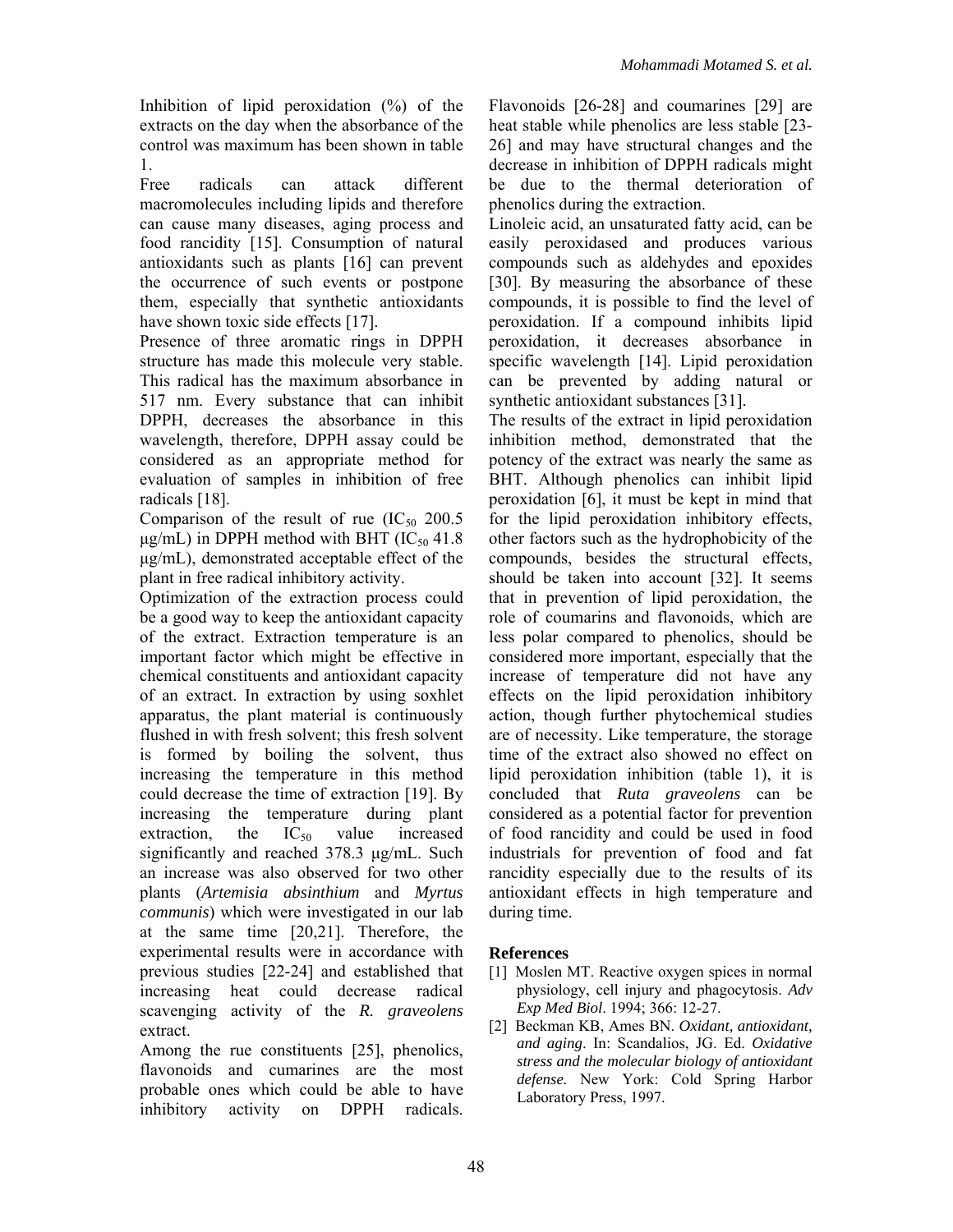- [3] Samuelsson B. Leukotrienes: mediators of immediate hypersensivity reactions and inflammation. *Science*. 1983; 220: 568-575.
- [4] Aruoma OI. Assessment of potential prooxidant and antioxidant actions. *JAOCS*. 1996; 73(12): 1617-1625.
- [5] Al-Mamun M, Yamaki K, Masumizu, T. superoxide anion radical scavenging activities of herbs and pastures in Northern Japan determined using electron spin resonance spectrometry. *Int J Biol Sci*. 2007; 3(6): 349- 355.
- [6] Haraguchi H. *Antioxidative plant constituents*. In: Tingali, C. Ed. *Bioactive compounds from natural sources*. New York: Taylor and Francis Inc., 2001.
- [7] Min B, Ahn DU. Mechanism of Lipid Peroxidation in Meat and Meat Products -A Review*. Food Sci Biotechnol.* 2005; 14 (1):  $152 - 163$ .
- [8] Grice HC. Safety evaluation of BHT in the liver, lung and gastrointestinal tract. *Food Chem Toxicol*. 1986; 24: 1127-1130.
- [9] Amin G. *Popular Medicinal Plants of Iran*. Tehran: Deputy of Research, Tehran University of Medical Sciences, 2005.
- [10] Pathak S, Multani A, Banerji P, Banerji P. Ruta 6 selectively induces cell death in brain cancer cells but proliferation in normal peripheral blood lymphocytes: a novel treatment for human brain cancer. *Int J Oncol*. 2003; 23(4): 975–982.
- [11] Preethi K, Kuttan G, Kuttan R. Anti-tumour activity of *Ruta graveolens* extract. *Asian Pac J Cancer Prev*. 2006; 7(3): 439–443.
- [12] Chadha YR (ed.). *The Wealth of India A dictionary of Indian raw materials and industrial products*, Vol. IX. India: Publications and Information Directorate, Council of Scientific and Industrial Research, 1988.
- [13] Blois MS. Antioxidant determination by the use of a stable free radical. *Nature*. 1958; 181: 1198–1200.
- [14] Kikuzaki H, Nakatani N. Antioxidant effects of some ginger constituents. *J Food Sci*. 1993; 58(6): 1407–1410.
- [15] Medocci P, Fano G, Fulle S, MacGarvey U, Shinobu L, Polidori MC, Cherubini A, Vecchiet J, Senin U, Beal MF. Age-dependent increases in oxidative damage to DNA, lipids, and proteins in human skeletal muscle. *Free Radic Biol Med.* 1999; 26: 303-308.
- [16] Sies H. Oxidative stress: oxidants and antioxidants. *Exp Physiol.* 1997; 82(2): 291– 295.
- [17] Wichi HP. Enhanced tumor development by BHT from the prospective of effect on

forestomach and oesophageal squamous epithelium. *Food Chem Toxicol*. 1988; 26: 717-723.

- [18] Molyneux P. The use of the stable free radical diphenylpicrylhydrazyl (DPPH) for estimating antioxidant activity. *Songklanakarin J Sci Technol.* 2004; 26(2): 211-219.
- [19] Harborne JB. *Phytochemical methods*, *a guide to modern techniques of plant analysis*. 3rd ed. London: Chapman & Hall, 1998.
- [20] Tafazoli H. Effects of temperature and solvent on antioxidant properties of *Myrtus communis*, determind by DPPH method. Pharm. D. thesis. Pharmaceutical Sciences Branch, Islamic Azad University (IAU), Tehran, Iran, 2000.
- [21] Azad Forouz S. Effects of temperature and solvent on antioxidant properties of *Artemisia absinthium*, determind by DPPH method. Pharm. D. thesis. Pharmaceutical Sciences Branch, Islamic Azad University (IAU), Tehran, Iran, 2000.
- [22] Sultana B, Anwar F, Ashraf M. Effect of extraction solvent/technique on the antioxidant activity of selected medicinal plant extracts. *Molecules*. 2009; 14: 2167-2180.
- [23] Wenjuan Qua C, Zhongli Pan BC, Haile M. Extraction modeling and activities of antioxidants from pomegranate marc. *J Food Eng*. 2010; 99: 16-23
- [24] Chew KK, Ng SY, Thoo YY, Khoo MZ, Wan Aida WM, Ho CW. Effect of ethanol concentration, extraction time and extraction temperature on the recovery of phenolic compounds and antioxidant capacity of *Centella asiatica* extracts. *Int Food Res J*. 2011; 18: 571-578.
- [25] Asgarpanah J, Khoshkam R. Phytochemistry and pharmacological properties of *Ruta graveolens* L. *J Med Plants Res*. 2012; 6(23): 3942-3949
- [26] Elhamirad AH, Zamanipoor MH. Thermal stability of some flavonoids and phenolic acids in sheep tallow olein. *Eur J Lipid Sci Tech*. 2012; 114(5): 602-606.
- [27] Deng S, West B J, Jensen JC. Thermal degradation of flavonol glycosides in noni leaves during roasting. *Advance J Food Sci Technology*. 2011; 3(2): 155-159.
- [28] Hudson B, Lewis J. Polyhydroxy flavonoid antioxidants for edible oils. structural criteria for activity. *Food Chem*. 1983; 10: 47–55.
- [29] Abdul Amir Kadhum, Ahmed Al-Amiery, Ahmed Musa, Abu Bakar Mohamad. The antioxidant activity of new coumarin derivatives. *Int J Mol Sci.* 2011; 12: 5747- 5761.
- [30] Marnett LJ. Oxyradicals and DNA damage. *Carcinogenesis*. 2000; 21: 361-70.